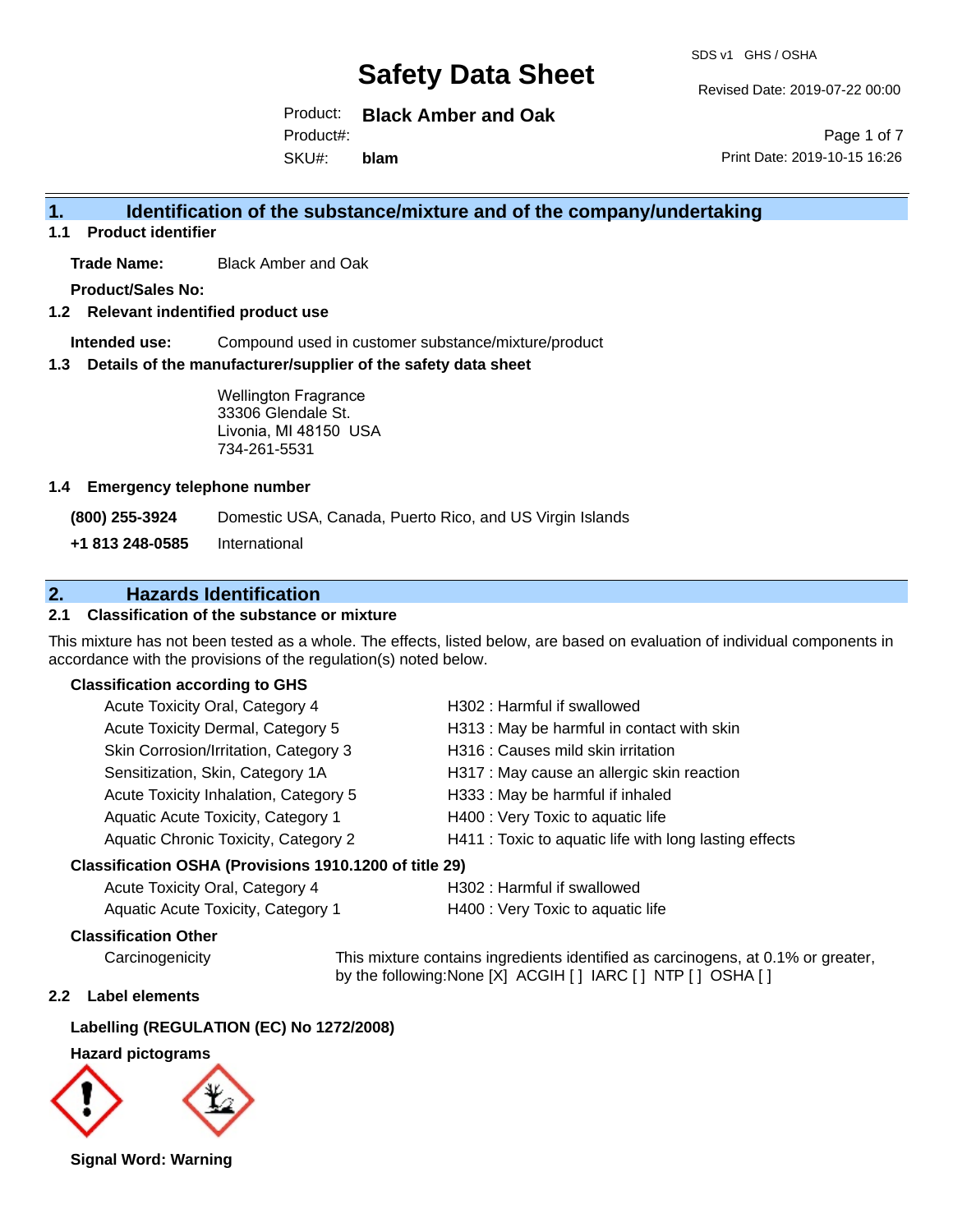SDS v1 GHS / OSHA

Revised Date: 2019-07-22 00:00

Product: **Black Amber and Oak**

Product#:

SKU#: **blam**

Page 2 of 7 Print Date: 2019-10-15 16:26

| <b>Hazard statments</b>         |                                                                                          |
|---------------------------------|------------------------------------------------------------------------------------------|
| H <sub>302</sub>                | Harmful if swallowed                                                                     |
| H313                            | May be harmful in contact with skin                                                      |
| H <sub>316</sub>                | Causes mild skin irritation                                                              |
| H317                            | May cause an allergic skin reaction                                                      |
| H333                            | May be harmful if inhaled                                                                |
| H400                            | Very Toxic to aquatic life                                                               |
| H411                            | Toxic to aquatic life with long lasting effects                                          |
| <b>Precautionary Statements</b> |                                                                                          |
| <b>Prevention:</b>              |                                                                                          |
| P <sub>264</sub>                | Wash hands thoroughly after handling                                                     |
| P <sub>270</sub>                | Do not eat, drink or smoke when using this product                                       |
| P <sub>272</sub>                | Contaminated work clothing should not be allowed out of the workplace                    |
| P <sub>273</sub>                | Avoid release to the environment                                                         |
| <b>Response:</b>                |                                                                                          |
| $P301 + P312 + P330$            | IF SWALLOWED: Call a POISON CENTER or doctor/physician if you feel unwell Rinse<br>mouth |
| $P302 + P352$                   | IF ON SKIN: Wash with soap and water                                                     |
| $P304 + P312$                   | IF INHALED: Call a POISON CENTER or doctor/physician if you feel unwell                  |
| $P333 + P313$                   | If skin irritation or a rash occurs: Get medical advice/attention                        |
| P363                            | Wash contaminated clothing before reuse                                                  |
| P391                            | <b>Collect Spillage</b>                                                                  |
| 2.3<br><b>Other Hazards</b>     |                                                                                          |

**no data available**

## **3. Composition/Information on Ingredients**

#### **3.1 Mixtures**

This product is a complex mixture of ingredients, which contains among others the following substance(s), presenting a health or environmental hazard within the meaning of the UN Globally Harmonized System of Classification and Labeling of Chemicals (GHS):

| CAS#<br>Ingredient                 | EC#                                     | Conc.<br>Range | <b>GHS Classification</b>    |
|------------------------------------|-----------------------------------------|----------------|------------------------------|
| 120-51-4<br><b>Benzyl Benzoate</b> | $204 - 402 - 9$                         | $70 - 80 %$    | H302; H313; H400; H411       |
| 125-12-2<br>Isobornyl acetate      | 204-727-6                               | $2 - 5%$       | H227; H316; H401             |
| 54464-57-2                         | 259-174-3                               | $2 - 5%$       | H315; H317; H400; H410       |
|                                    | Tetramethyl Acetyloctahydronaphthalenes |                |                              |
| $97 - 53 - 0$<br>Eugenol           | 202-589-1                               | $2 - 5%$       | H303; H316; H317; H319; H401 |
| 32210-23-4                         | 250-954-9                               | $2 - 5%$       | H303; H317; H401             |
|                                    | 4-tert-Butylcyclohexyl acetate          |                |                              |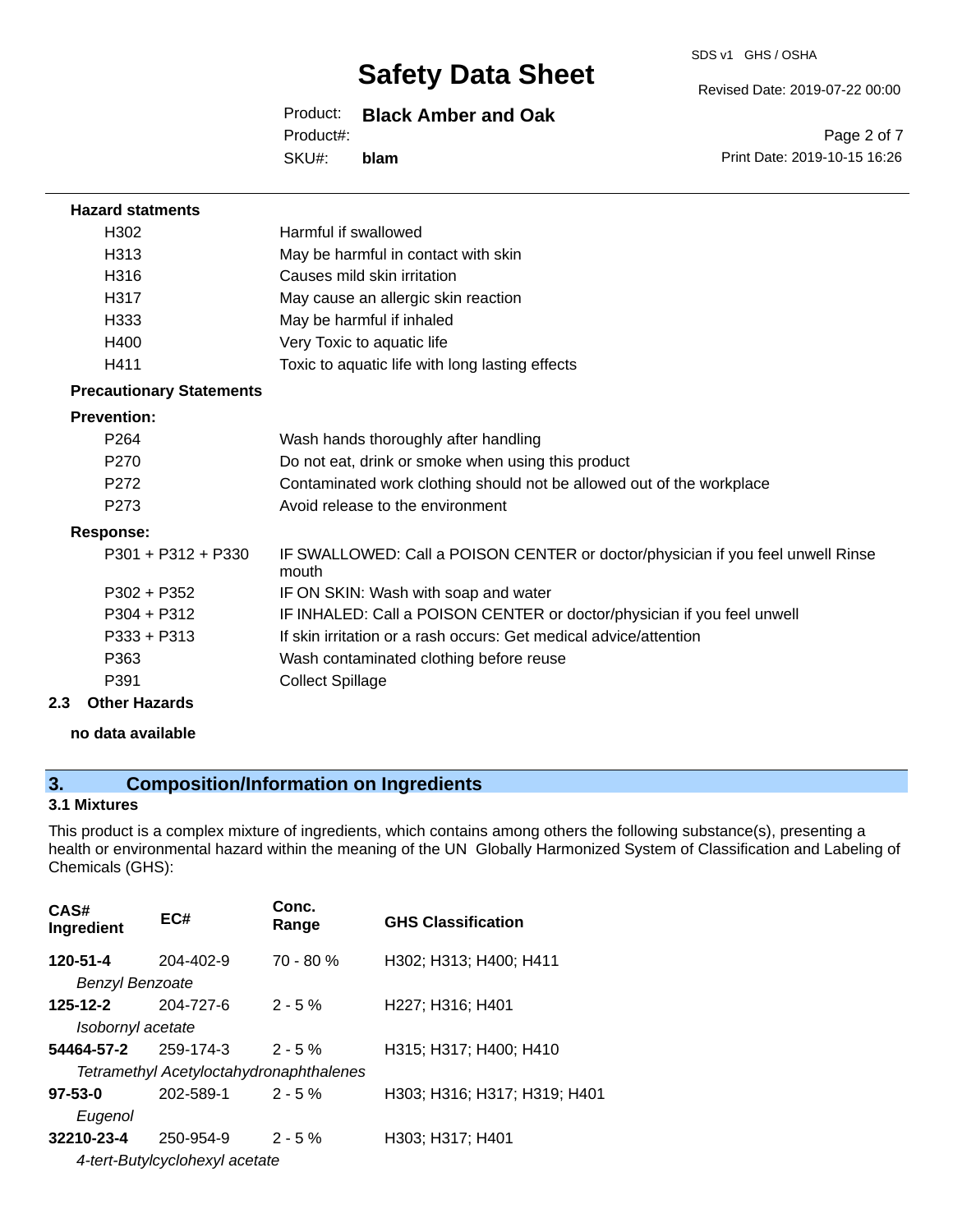SDS v1 GHS / OSHA

Revised Date: 2019-07-22 00:00

## Product: **Black Amber and Oak**

Product#:

SKU#: **blam**

#### Page 3 of 7 Print Date: 2019-10-15 16:26

| CAS#<br>Ingredient | EC#                                | Conc.<br>Range | <b>GHS Classification</b>           |
|--------------------|------------------------------------|----------------|-------------------------------------|
| 122-40-7           | 204-541-5                          | $2 - 5\%$      | H303; H316; H317; H401; H411        |
| Amyl Cinnamal      |                                    |                |                                     |
| $80 - 54 - 6$      | 201-289-8                          | $1 - 2\%$      | H227; H302; H315; H317; H361; H401; |
|                    | <b>Butylphenyl Methylpropional</b> |                | H412                                |
| 1222-05-5          | 214-946-9                          | $1 - 2\%$      | H316: H400: H410                    |
|                    | Hexamethylindanopyran              |                |                                     |
| $104 - 55 - 2$     | 203-213-9                          | $1 - 2\%$      | H303; H312; H315; H317; H319; H401  |
| Cinnamal           |                                    |                |                                     |

See Section 16 for full text of GHS classification codes

See Section 16 for full text of GHS classification codes which where not shown in section 2

Total Hydrocarbon Content (%  $w/w$ ) = 0.13

| 4.<br><b>First Aid Measures</b>                                                   |                                                                                                               |  |
|-----------------------------------------------------------------------------------|---------------------------------------------------------------------------------------------------------------|--|
| <b>Description of first aid measures</b><br>4.1                                   |                                                                                                               |  |
| Inhalation:                                                                       | Remove from exposure site to fresh air and keep at rest.<br>Obtain medical advice.                            |  |
| <b>Eye Exposure:</b>                                                              | Flush immediately with water for at least 15 minutes.<br>Contact physician if symptoms persist.               |  |
| <b>Skin Exposure:</b>                                                             | Remove contaminated clothes. Wash thoroughly with water (and soap).<br>Contact physician if symptoms persist. |  |
| Ingestion:                                                                        | Rinse mouth with water and obtain medical advice.                                                             |  |
| Most important symptoms and effects, both acute and delayed<br>4.2                |                                                                                                               |  |
| <b>Symptoms:</b>                                                                  | no data available                                                                                             |  |
| Risks:                                                                            | Refer to Section 2.2 "Hazard Statements"                                                                      |  |
| Indication of any immediate medical attention and special treatment needed<br>4.3 |                                                                                                               |  |
| Treatment:                                                                        | Refer to Section 2.2 "Response"                                                                               |  |
|                                                                                   |                                                                                                               |  |
| 5 <sub>1</sub><br><b>Fire-Fighting measures</b>                                   |                                                                                                               |  |
| <b>Extinguishing media</b><br>5.1                                                 |                                                                                                               |  |
| Suitable:                                                                         | Carbon dioxide (CO2), Dry chemical, Foam                                                                      |  |
| <b>Unsuitable</b>                                                                 | Do not use a direct water jet on burning material                                                             |  |
| Special hazards arising from the substance or mixture<br>5.2                      |                                                                                                               |  |
| <b>During fire fighting:</b><br><b>Advice for firefighters</b><br>5.3             | Water may be ineffective                                                                                      |  |
| <b>Further information:</b>                                                       | Standard procedure for chemical fires                                                                         |  |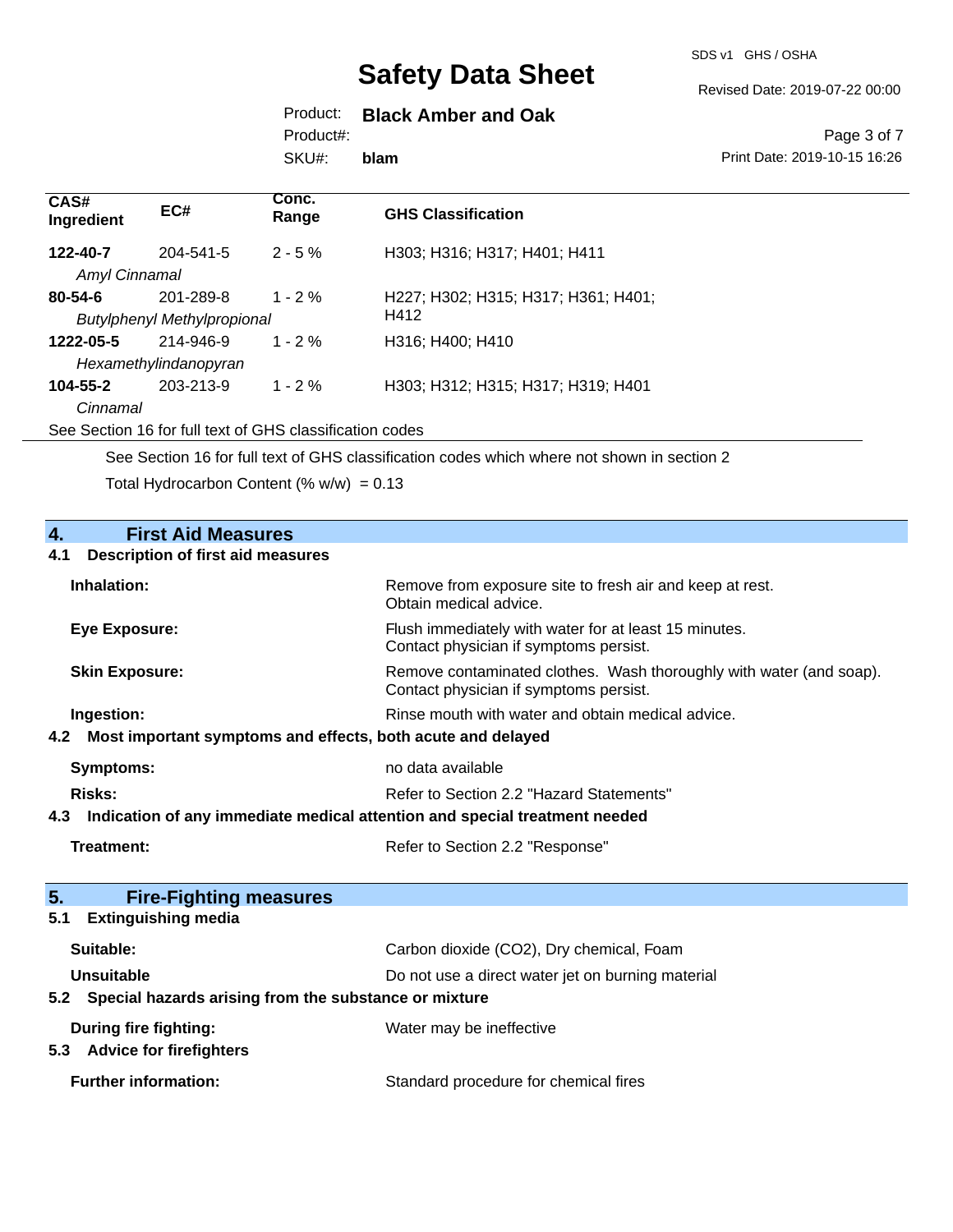SDS v1 GHS / OSHA

Revised Date: 2019-07-22 00:00

Product: **Black Amber and Oak**

SKU#: Product#: **blam**

Page 4 of 7 Print Date: 2019-10-15 16:26

#### **6. Accidental Release Measures**

#### **6.1 Personal precautions, protective equipment and emergency procedures**

Avoid inhalation and contact with skin and eyes. A self-contained breathing apparatus is recommended in case of a major spill.

#### **6.2 Environmental precautions**

Keep away from drains, soil, and surface and groundwater.

#### **6.3 Methods and materials for containment and cleaning up**

Clean up spillage promptly. Remove ignition sources. Provide adequate ventilation. Avoid excessive inhalation of vapors. Gross spillages should be contained by use of sand or inert powder and disposed of according to the local regulations.

#### **6.4 Reference to other sections**

Not Applicable

#### **7. Handling and Storage**

#### **7.1 Precautions for safe handling**

Apply according to good manufacturing and industrial hygiene practices with proper ventilation. Do not drink, eat or smoke while handling. Respect good personal hygiene.

#### **7.2 Conditions for safe storage, including any incompatibilities**

Store in a cool, dry and ventilated area away from heat sources and protected from light in tightly closed original container. Avoid uncoated metal container. Keep air contact to a minimum.

#### **7.3 Specific end uses**

No information available

#### **8. Exposure Controls/Personal Protection**

#### **8.1 Control parameters**

| <b>Exposure Limits:</b> |  | Contains no substances with occupational exposure limit values. |  |  |  |
|-------------------------|--|-----------------------------------------------------------------|--|--|--|
|-------------------------|--|-----------------------------------------------------------------|--|--|--|

**Engineering Controls:** Use local exhaust as needed.

#### **8.2 Exposure controls - Personal protective equipment**

| Eye protection:                | Tightly sealed goggles, face shield, or safety glasses with brow guards and side shields, etc.<br>as may be appropriate for the exposure |
|--------------------------------|------------------------------------------------------------------------------------------------------------------------------------------|
| <b>Respiratory protection:</b> | Avoid excessive inhalation of concentrated vapors. Apply local ventilation where appropriate.                                            |
| <b>Skin protection:</b>        | Avoid Skin contact. Use chemically resistant gloves as needed.                                                                           |

#### **9. Physical and Chemical Properties**

#### **9.1 Information on basic physical and chemical properties**

| Appearance:            | Liquid                                   |
|------------------------|------------------------------------------|
| Odor:                  | Conforms to Standard                     |
| Color:                 | Pale Yellow (G2) to Greenish Yellow (G4) |
| Viscosity:             | Liauid                                   |
| <b>Freezing Point:</b> | Not determined                           |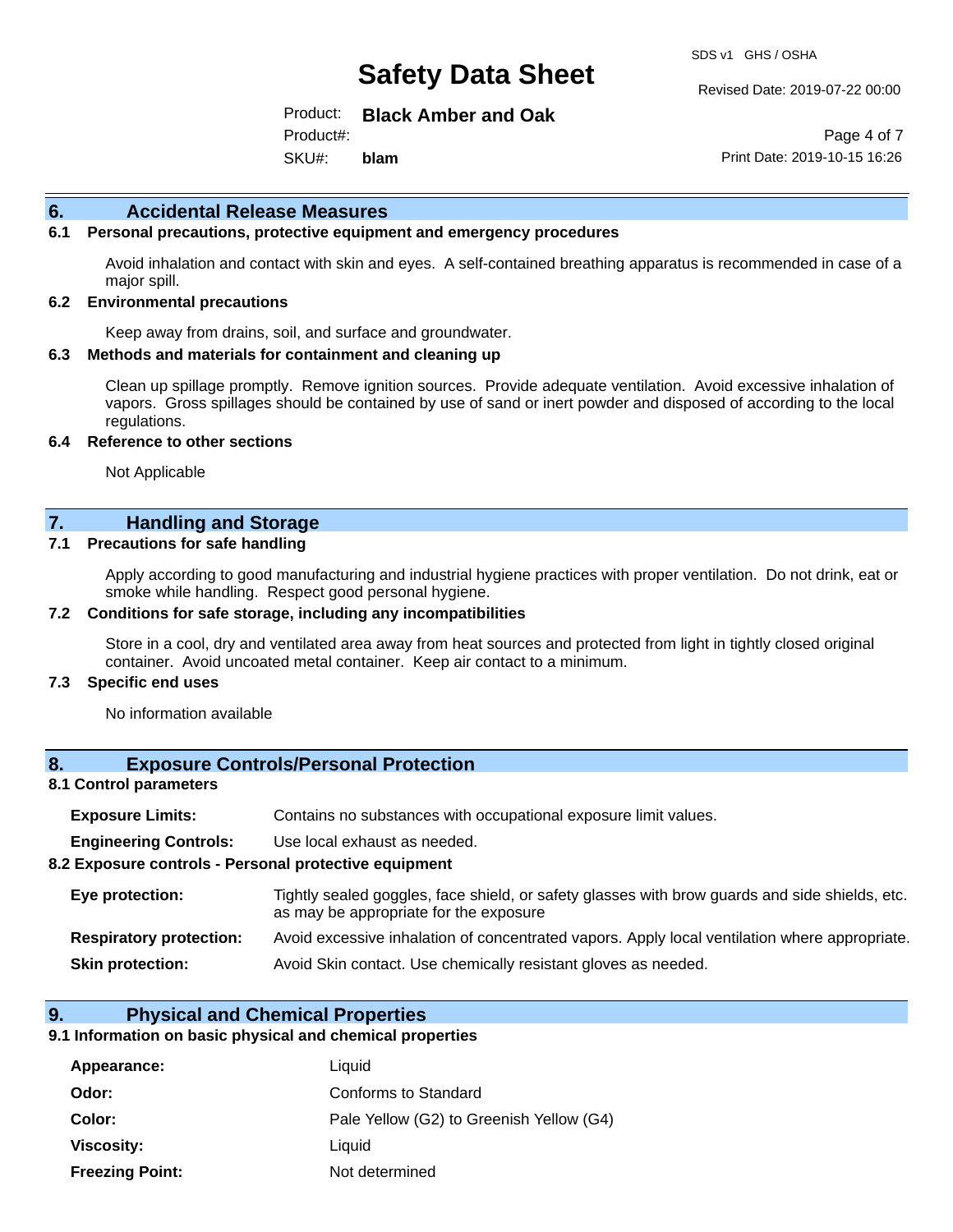## Product: **Black Amber and Oak** Product#:

SKU#: **blam** Revised Date: 2019-07-22 00:00

Page 5 of 7 Print Date: 2019-10-15 16:26

| <b>Boiling Point:</b>        | Not determined     |
|------------------------------|--------------------|
| <b>Melting Point:</b>        | Not determined     |
| <b>Flashpoint (CCCFP):</b>   | $>200$ F (93.33 C) |
| <b>Auto flammability:</b>    | Not determined     |
| <b>Explosive Properties:</b> | None Expected      |
| <b>Oxidizing properties:</b> | None Expected      |
| Vapor Pressure (mmHg@20 C):  | 0.0078             |
| %VOC:                        | 0.01               |
| Specific Gravity @ 25 C:     | 1.0830             |
| Density @ 25 C:              | 1.0800             |
| Refractive Index @ 20 C:     | 1.5510             |
| Soluble in:                  | Oil                |

## **10. Stability and Reactivity**

| <b>10.1 Reactivity</b>                  | None                                               |
|-----------------------------------------|----------------------------------------------------|
| <b>10.2 Chemical stability</b>          | Stable                                             |
| 10.3 Possibility of hazardous reactions | None known                                         |
| <b>10.4 Conditions to avoid</b>         | None known                                         |
| 10.5 Incompatible materials             | Strong oxidizing agents, strong acids, and alkalis |
| 10.6 Hazardous decomposition products   | None known                                         |

## **11. Toxicological Information**

## **11.1 Toxicological Effects**

Acute Toxicity Estimates (ATEs) based on the individual Ingredient Toxicity Data utilizing the "Additivity Formula"

| Acute toxicity - Oral - (Rat) mg/kg                | (LD50: 1698.7184) Harmful if swallowed                   |
|----------------------------------------------------|----------------------------------------------------------|
| Acute toxicity - Dermal - (Rabbit) mg/kg           | (LD50: 3475.4699) May be harmful in contact with skin    |
| Acute toxicity - Inhalation - (Rat) mg/L/4hr       | (LD50: 227.9392) May be harmful if inhaled               |
| <b>Skin corrosion / irritation</b>                 | May be harmful if inhaled                                |
| Serious eye damage / irritation                    | Not classified - the classification criteria are not met |
| <b>Respiratory sensitization</b>                   | Not classified - the classification criteria are not met |
| <b>Skin sensitization</b>                          | May cause an allergic skin reaction                      |
| <b>Germ cell mutagenicity</b>                      | Not classified - the classification criteria are not met |
| Carcinogenicity                                    | Not classified - the classification criteria are not met |
| <b>Reproductive toxicity</b>                       | Not classified - the classification criteria are not met |
| Specific target organ toxicity - single exposure   | Not classified - the classification criteria are not met |
| Specific target organ toxicity - repeated exposure | Not classified - the classification criteria are not met |
| <b>Aspiration hazard</b>                           | Not classified - the classification criteria are not met |
|                                                    |                                                          |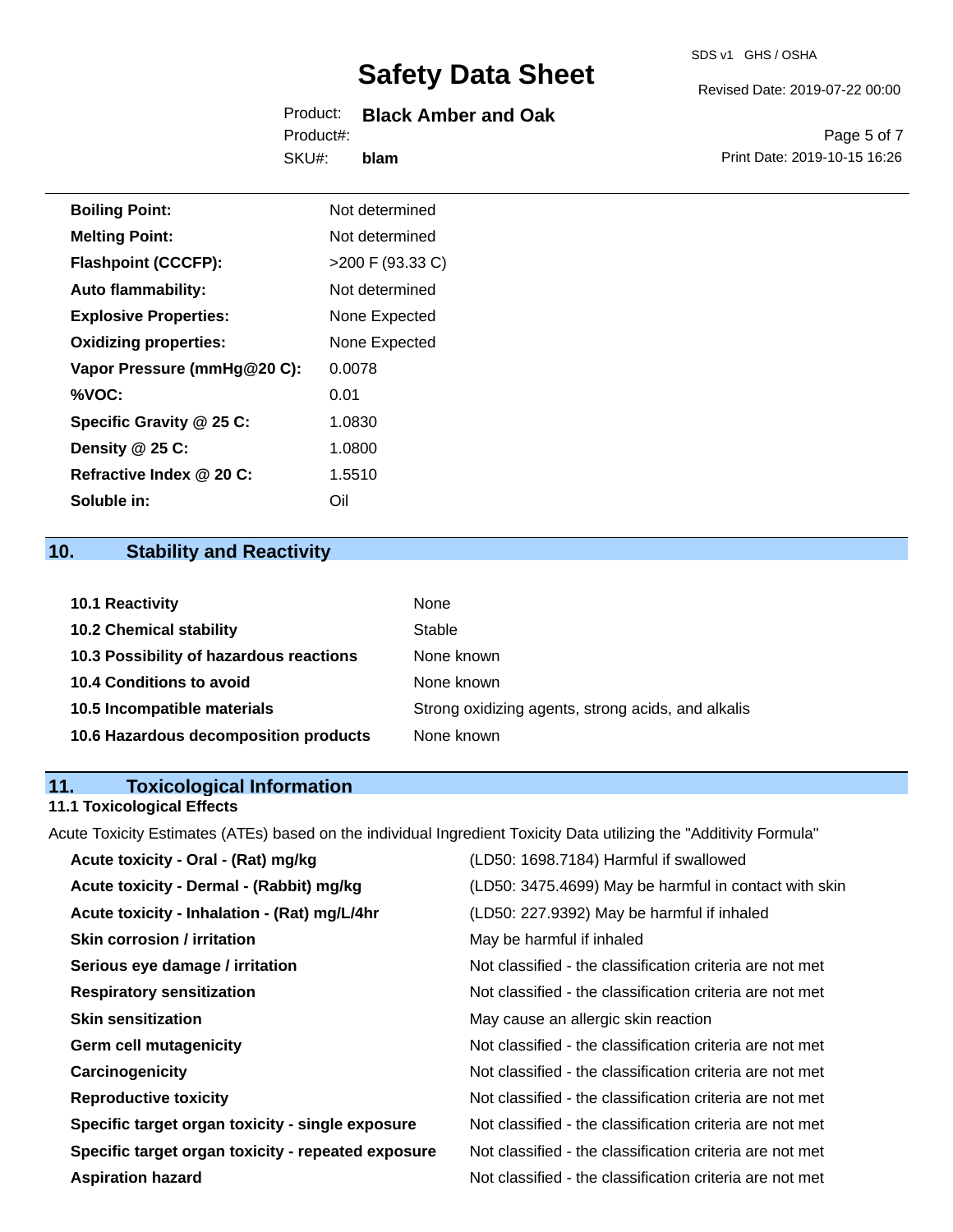SDS v1 GHS / OSHA

Revised Date: 2019-07-22 00:00

Product: **Black Amber and Oak**

SKU#: Product#: **blam**

Page 6 of 7 Print Date: 2019-10-15 16:26

#### **12. Ecological Information 12.1 Toxicity**

| <b>Acute acquatic toxicity</b>     | Very Toxic to aquatic life                      |
|------------------------------------|-------------------------------------------------|
| <b>Chronic acquatic toxicity</b>   | Toxic to aquatic life with long lasting effects |
| <b>Toxicity Data on soil</b>       | no data available                               |
| <b>Toxicity on other organisms</b> | no data available                               |
|                                    |                                                 |
| 12.2 Persistence and degradability | no data available                               |
| 12.3 Bioaccumulative potential     | no data available                               |
| 12.4 Mobility in soil              | no data available                               |
| 12.5 Other adverse effects         | no data available                               |

**13. Disposal Conditions** 

#### **13.1 Waste treatment methods**

Do not allow product to reach sewage systems. Dispose of in accordance with all local and national regulations. Send to a licensed waste management company.The product should not be allowed to enter drains, water courses or the soil. Do not contaminate ponds, waterways or ditches with chemical or used container.

## **14. Transport Information**

| <b>Marine Pollutant</b>                                       | Yes. Ingredient of greatest environmental impact:<br>120-51-4 : (70 - 80 %) : Benzyl Benzoate |                                     |                   |                 |               |
|---------------------------------------------------------------|-----------------------------------------------------------------------------------------------|-------------------------------------|-------------------|-----------------|---------------|
| <b>Regulator</b>                                              |                                                                                               | <b>Class</b>                        | <b>Pack Group</b> | <b>Sub Risk</b> | UN-nr.        |
| U.S. DOT (Non-Bulk)                                           |                                                                                               | Not Regulated - Not Dangerous Goods |                   |                 |               |
| <b>Chemicals NOI</b>                                          |                                                                                               |                                     |                   |                 |               |
| <b>ADR/RID (International Road/Rail)</b>                      |                                                                                               |                                     |                   |                 |               |
| <b>Environmentally Hazardous</b><br>Substance, Liquid, n.o.s. |                                                                                               | 9                                   | Ш                 |                 | <b>UN3082</b> |
| <b>IATA (Air Cargo)</b>                                       |                                                                                               |                                     |                   |                 |               |
| <b>Environmentally Hazardous</b><br>Substance, Liquid, n.o.s. |                                                                                               | 9                                   | Ш                 |                 | <b>UN3082</b> |
| <b>IMDG (Sea)</b>                                             |                                                                                               |                                     |                   |                 |               |
| <b>Environmentally Hazardous</b><br>Substance, Liquid, n.o.s. |                                                                                               | 9                                   | Ш                 |                 | UN3082        |

### **15. Regulatory Information**

#### **U.S. Federal Regulations**

**40 CFR(EPCRA, SARA, CERCLA and CAA)** This product contains NO components of concern.

**TSCA (Toxic Substance Control Act)** All components of the substance/mixture are listed or exempt

**U.S. State Regulations**